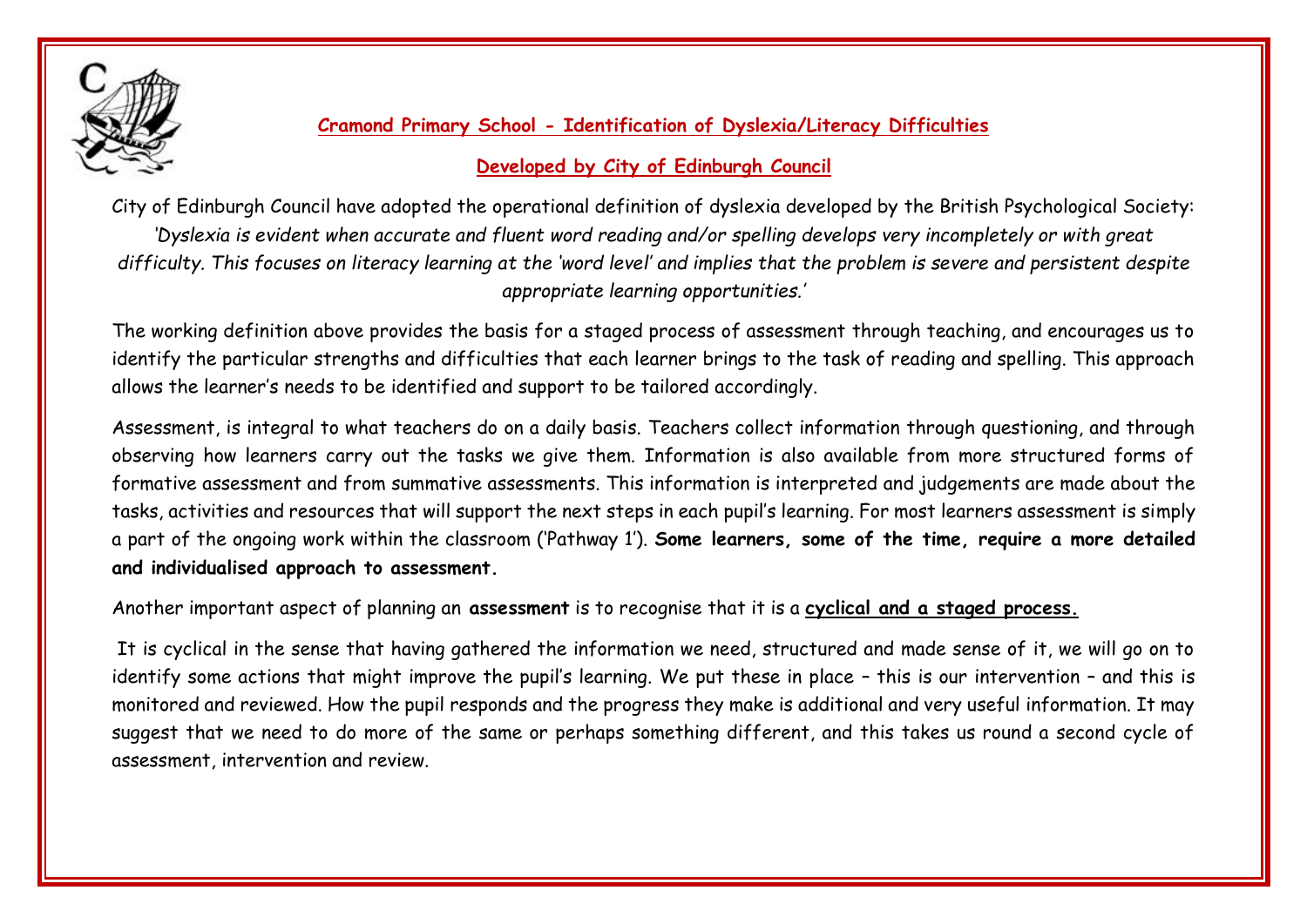Within the five roles of Support for Learning (consultancy, cooperative teaching, direct teaching, continuing professional development (CPD) and specialist services) Support for Learning staff can support the literacy development of learners in a range of ways as described below.

- ✓ Consultancy: Advising teachers on planning, learning strategies and resources for individual or group literacy development in the classroom, including learning outcomes and programmes.
- $\checkmark$  Cooperative teaching: Sharing responsibility for planning, teaching, assessing, reporting, monitoring, evaluating and differentiating, in order to meet literacy needs in the classroom.
- ✓ Direct Teaching: Supporting individuals and groups within the classroom, including modelling and demonstrating teaching approaches and resources.
- $\checkmark$  Support with using ICT and with differentiation.
- $\checkmark$  Managing information about learners, for example gathering and updating information, and ensuring that parents, staff and partner services are kept informed and updated.

Most learners with literacy needs make progress through receiving support as part of usual classroom practice ('Pathway 1'). Where there are concerns that learners are not making appropriate progress, further investigation ('Pathway 2') may be required. Support for Learning staff will then carry out additional assessments. They may then provide additional advice to the class or subject teacher or, for a small number of learners, arrange for direct teaching.